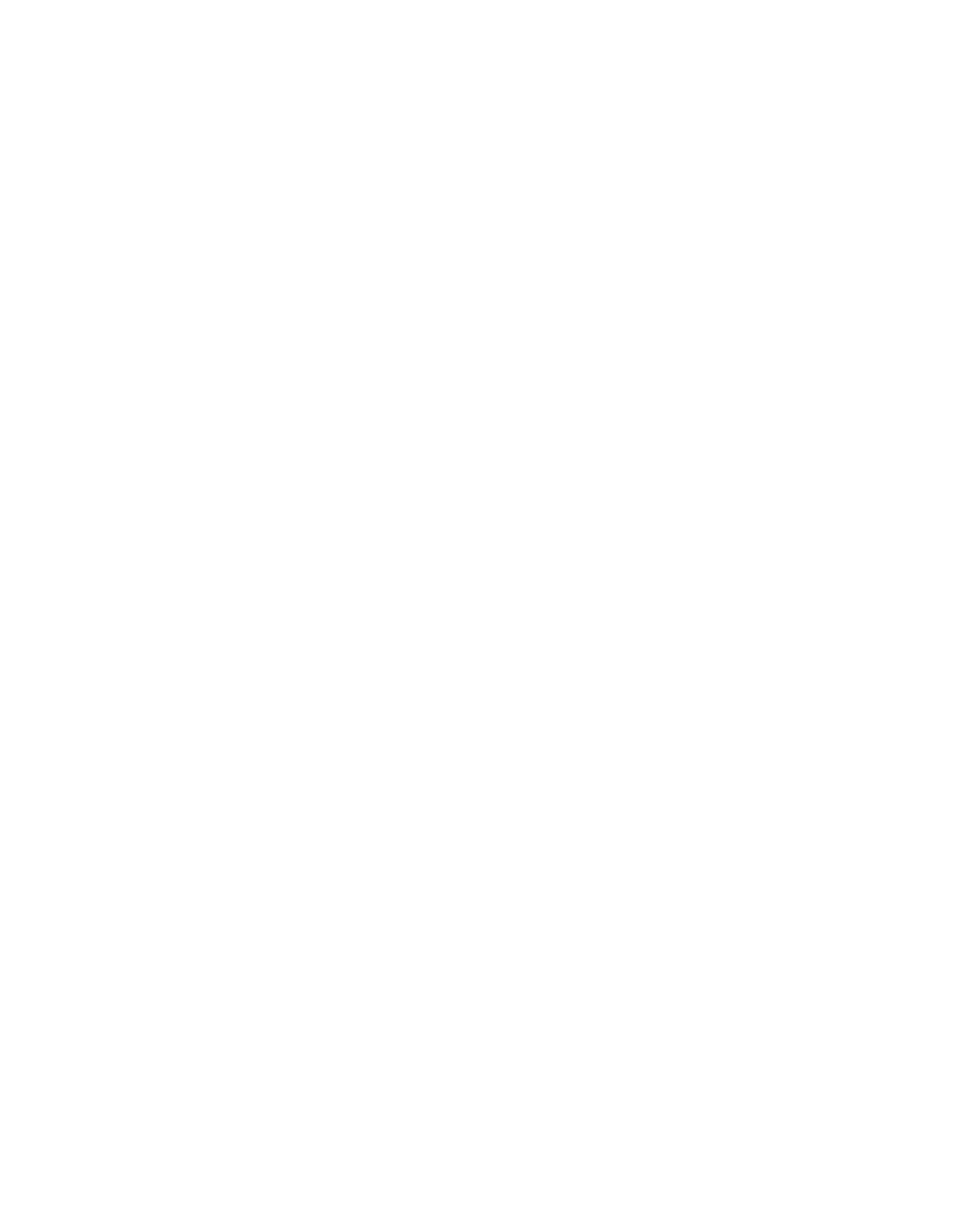# **PREFACE**

The following manual outlines the procedures and policies of the Performance Certification Program for Water-Source Heat Pumps (WSHP) operated by the Air-Conditioning, Heating, and Refrigeration Institute (AHRI). This manual is to be used in conjunction with the AHRI General Operations Manual (OM) for AHRI Certification Programs. Where the AHRI General Operations Manual and this product-specific manual differ, this product-specific operations manual shall prevail.

The revision of this manual supersedes all previous revisions. The current edition of this manual, as well as the AHRI General Operations Manual, can be accessed through the AHRI website, [www.ahrinet.org.](http://www.ahrinet.org/)

The WSHP Certification Program by AHRI provides for independent verification of the Water-Source Heat Pumps manufacturers' stated equipment performance. Safety criteria are not within the scope of this program.

Participation in the program is voluntary. Any manufacturer, regardless of AHRI membership, may obtain approval of Program Ratings and use of the AHRI WSHP Certification Mark hereinafter referred to as the "Mark". The Mark is the Participant's public representation that the ratings of randomly selected samples have been verified by an independent laboratory in accordance with test procedures prescribed by this operations manual. A Certification Agreement is executed between the manufacturer and AHRI specifying the conditions under which such Ratings and the Mark may be used. No manufacturer has the right to use Program Ratings or to state that their products have been tested in conformance with the procedures outlined in this Rating Procedure unless and until they have received written authority from AHRI to use the Mark as applied to the specific approved Program Ratings.

This Operations Manual has been prepared to assure that administration of the program is carried out in a uniform manner. It is an amplification of the Certification Agreement signed by licensees and AHRI. General information, procedural details, and copies of forms are included in this Operations Manual. Provisions of the Operations Manual may be amended as provided in the Certification Agreement.

This certification program complies with requirements of the ISO/IEC Standard 17065:2012, *General Requirements for Bodies Operating Product Certification Systems.* 

Note:

This manual supersedes Water-Source Heat Pumps Operations Manual, October 2019.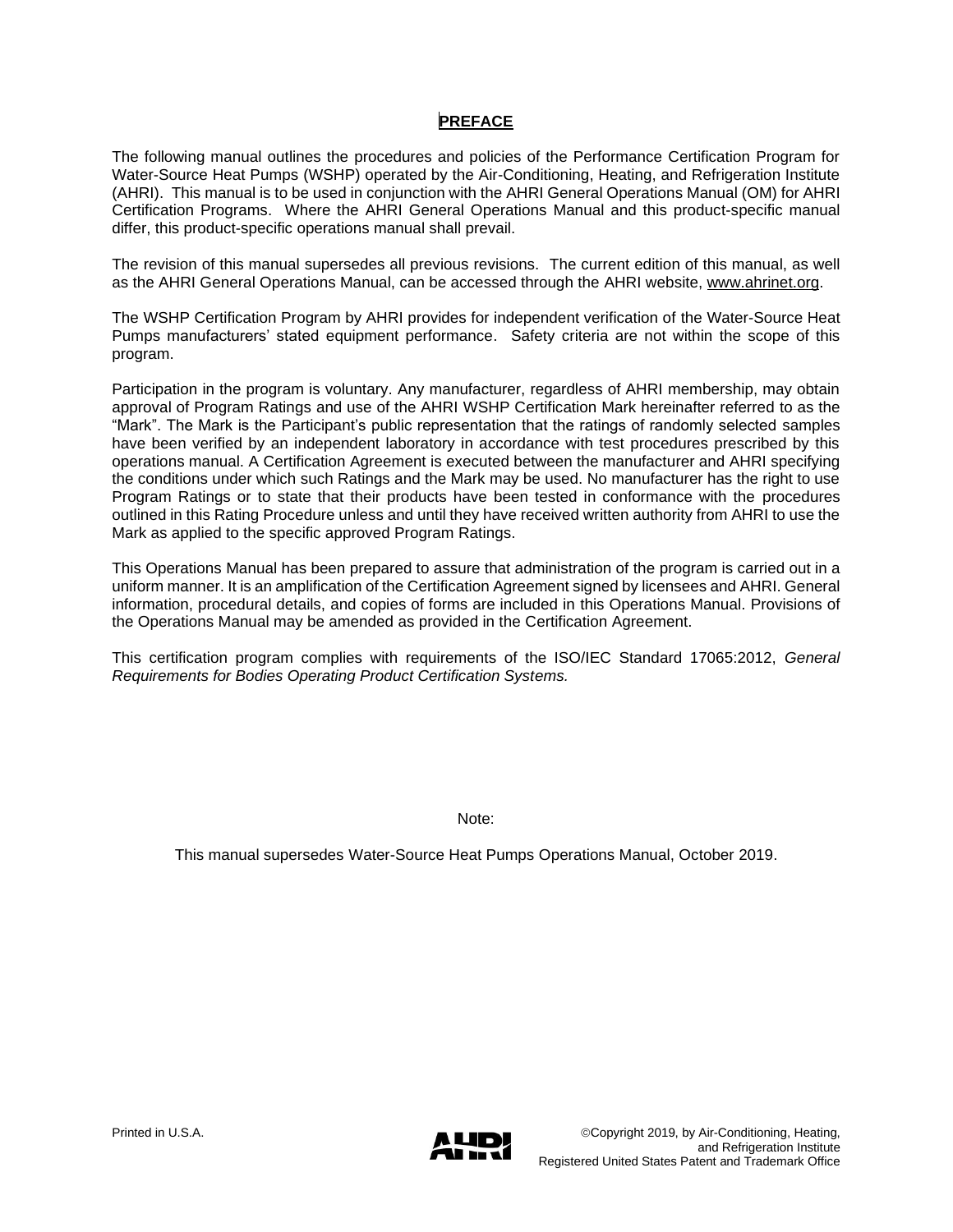# **CERTIFICATION OPERATIONS MANUAL FOR**

# **WATER-SOURCE HEAT PUMPS**

# **TABLE OF CONTENTS**

#### **SECTION PAGE**

| 1 |     | <b>Program Overview</b>      |                                                                     |  |  |  |  |  |
|---|-----|------------------------------|---------------------------------------------------------------------|--|--|--|--|--|
|   | 1.1 |                              |                                                                     |  |  |  |  |  |
|   | 1.2 |                              |                                                                     |  |  |  |  |  |
|   |     | 1.2.1                        |                                                                     |  |  |  |  |  |
|   |     |                              | 1.2.1.1                                                             |  |  |  |  |  |
|   |     |                              | 1.2.1.2                                                             |  |  |  |  |  |
|   |     | 1.2.2                        |                                                                     |  |  |  |  |  |
|   |     |                              | Water-loop Heat Pump Application (WLHP)1<br>1.2.2.1                 |  |  |  |  |  |
|   |     |                              | Ground-loop Heat Pump Application (GLHP)1<br>1.2.2.2                |  |  |  |  |  |
|   |     |                              | Ground-water Heat Pump Application (GWHP) 1<br>1.2.2.3              |  |  |  |  |  |
|   |     | 1.2.3                        |                                                                     |  |  |  |  |  |
|   |     | 1.2.4                        |                                                                     |  |  |  |  |  |
|   |     | 1.2.5                        |                                                                     |  |  |  |  |  |
|   |     | 1.2.6                        |                                                                     |  |  |  |  |  |
|   |     | 1.2.7                        |                                                                     |  |  |  |  |  |
|   |     | 1.2.8                        |                                                                     |  |  |  |  |  |
|   |     | 1.2.9                        |                                                                     |  |  |  |  |  |
|   |     | 1.2.10                       |                                                                     |  |  |  |  |  |
|   |     | 1.2.11                       |                                                                     |  |  |  |  |  |
|   |     | 1.2.12                       |                                                                     |  |  |  |  |  |
|   | 1.3 |                              |                                                                     |  |  |  |  |  |
|   |     | 1.3.1                        |                                                                     |  |  |  |  |  |
|   | 1.4 |                              |                                                                     |  |  |  |  |  |
|   | 1.5 |                              |                                                                     |  |  |  |  |  |
|   |     | 1.5.1                        |                                                                     |  |  |  |  |  |
|   |     |                              |                                                                     |  |  |  |  |  |
| 2 | 2.1 | <b>Qualification Process</b> |                                                                     |  |  |  |  |  |
|   |     | STEP 2.1.1                   |                                                                     |  |  |  |  |  |
|   |     | STEP 2.1.2                   |                                                                     |  |  |  |  |  |
|   |     |                              | STEP 2.1.2.1<br>Performance Certification Agreement for Original    |  |  |  |  |  |
|   |     |                              | Equipment Manufacturer (OEM Agreement) 3                            |  |  |  |  |  |
|   |     |                              | Participation and Licensing Fee Invoice 3<br>STEP 2.1.2.2           |  |  |  |  |  |
|   |     | <b>STEP 2.1.3</b>            |                                                                     |  |  |  |  |  |
|   |     |                              | STEP 2.1.3.1                                                        |  |  |  |  |  |
|   |     |                              | STEP 2.1.3.2<br>Acquisition of Qualification Test                   |  |  |  |  |  |
|   |     |                              |                                                                     |  |  |  |  |  |
|   |     | STEP 2.1.4                   |                                                                     |  |  |  |  |  |
|   |     |                              | STEP 2.1.4.1                                                        |  |  |  |  |  |
|   |     |                              | STEP 2.1.4.2<br>Successful Completion of All Qualification Tests  4 |  |  |  |  |  |
|   |     |                              | STEP 2.1.4.3<br>First Sample Qualification Test Failure4            |  |  |  |  |  |
|   |     |                              | Second Sample Qualification Test Failure4<br>STEP 2.1.4.4           |  |  |  |  |  |
|   |     | STEP 2.1.5                   |                                                                     |  |  |  |  |  |
|   | 2.2 |                              |                                                                     |  |  |  |  |  |
|   |     | STEP 2.2.1                   |                                                                     |  |  |  |  |  |
|   |     | <b>STEP 2.2.2</b>            |                                                                     |  |  |  |  |  |
|   |     |                              |                                                                     |  |  |  |  |  |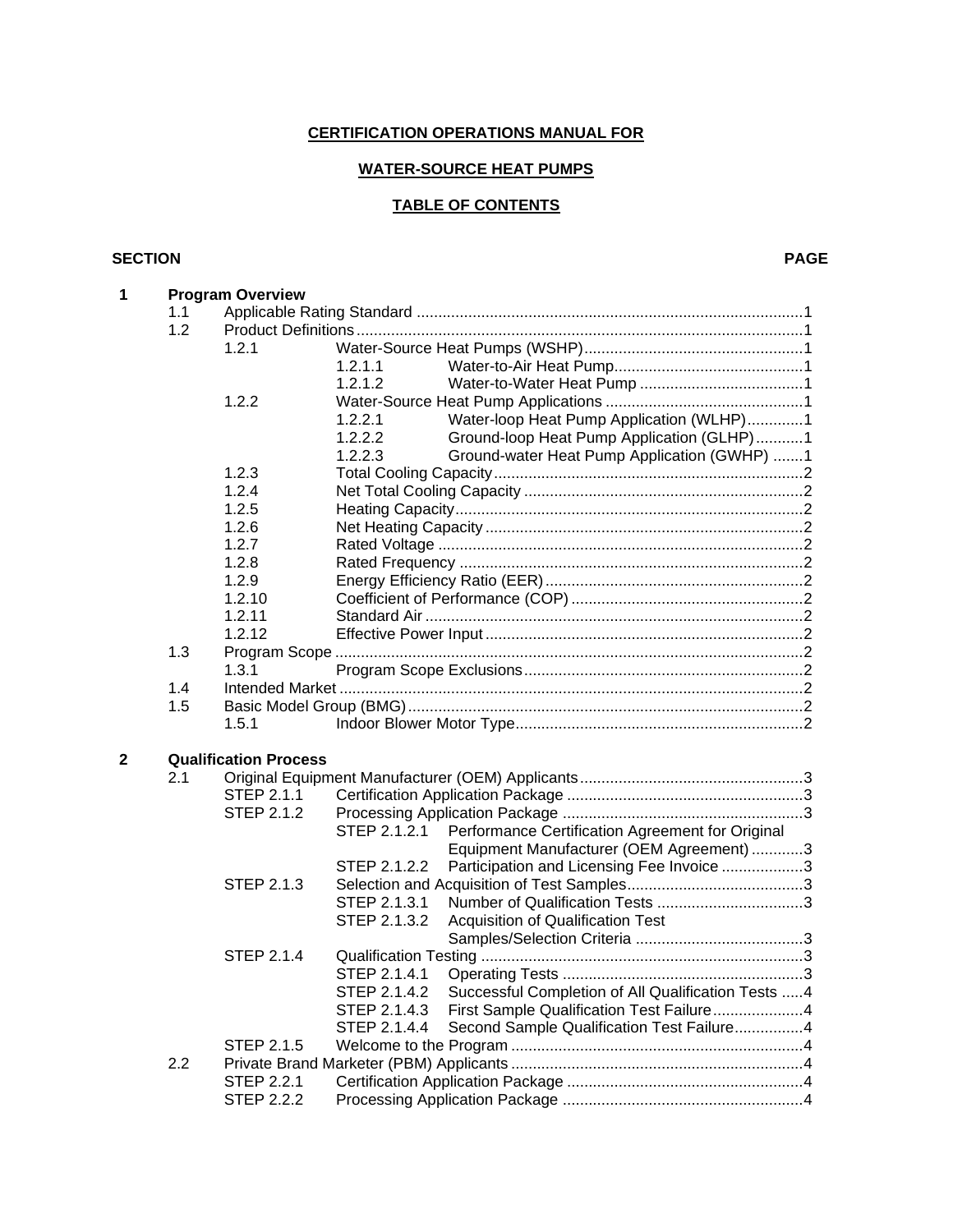|                |                      |                                        | STEP 2.2.2.1                                       | Performance Certification Agreement for Private<br>Brand Marketer (PBM Agreement) 4 |  |  |  |
|----------------|----------------------|----------------------------------------|----------------------------------------------------|-------------------------------------------------------------------------------------|--|--|--|
|                |                      |                                        | STEP 2.2.2.2                                       | OEM Agreement on Behalf of the PBM Applicant4                                       |  |  |  |
|                |                      |                                        | STEP 2.2.2.3                                       |                                                                                     |  |  |  |
|                |                      | <b>STEP 2.2.3</b>                      |                                                    |                                                                                     |  |  |  |
|                |                      |                                        |                                                    |                                                                                     |  |  |  |
| 3              |                      | <b>Equipment Selection and Testing</b> |                                                    |                                                                                     |  |  |  |
|                | 3.1                  |                                        |                                                    |                                                                                     |  |  |  |
|                | 3.2                  |                                        |                                                    |                                                                                     |  |  |  |
|                | 3.3                  |                                        |                                                    |                                                                                     |  |  |  |
|                | 3.4                  |                                        |                                                    |                                                                                     |  |  |  |
|                |                      | 3.4.1                                  |                                                    |                                                                                     |  |  |  |
|                | 3.5                  |                                        |                                                    |                                                                                     |  |  |  |
|                | 3.6                  |                                        |                                                    |                                                                                     |  |  |  |
|                | 3.7                  |                                        |                                                    |                                                                                     |  |  |  |
|                |                      | 3.7.1                                  |                                                    |                                                                                     |  |  |  |
|                |                      | 3.7.2                                  |                                                    | Airflow and External Static Pressure Requirements for                               |  |  |  |
|                |                      |                                        |                                                    |                                                                                     |  |  |  |
|                | 3.8                  |                                        |                                                    |                                                                                     |  |  |  |
|                | 3.9                  |                                        |                                                    |                                                                                     |  |  |  |
|                |                      | 3.9.1                                  |                                                    |                                                                                     |  |  |  |
|                |                      | 3.9.2                                  |                                                    |                                                                                     |  |  |  |
| 4              |                      |                                        |                                                    |                                                                                     |  |  |  |
|                |                      |                                        |                                                    |                                                                                     |  |  |  |
| 5              |                      |                                        | <b>AHRI Directory of Certified Product Ratings</b> |                                                                                     |  |  |  |
|                | 5.1                  |                                        |                                                    |                                                                                     |  |  |  |
|                |                      | 5.1.1                                  |                                                    | Models with Multiple Options for Indoor Blower Motor 7                              |  |  |  |
|                | 5.2                  |                                        |                                                    |                                                                                     |  |  |  |
|                |                      |                                        |                                                    |                                                                                     |  |  |  |
| 6              |                      |                                        |                                                    |                                                                                     |  |  |  |
| 7              |                      |                                        |                                                    |                                                                                     |  |  |  |
|                |                      |                                        |                                                    |                                                                                     |  |  |  |
| 8              |                      |                                        |                                                    |                                                                                     |  |  |  |
|                |                      |                                        |                                                    |                                                                                     |  |  |  |
| 9              |                      |                                        |                                                    | Proper Use of the AHRI Certification Mark and Claims to Certification               |  |  |  |
|                | 9.1                  |                                        |                                                    |                                                                                     |  |  |  |
|                | 9.2                  |                                        |                                                    |                                                                                     |  |  |  |
|                |                      |                                        |                                                    |                                                                                     |  |  |  |
|                | <b>Appendices</b>    |                                        |                                                    |                                                                                     |  |  |  |
|                | Appendix A           |                                        |                                                    |                                                                                     |  |  |  |
|                | Appendix B           |                                        |                                                    | WSHP Airflow and External Static Pressure (ESP) for Water-to-Air Units 11           |  |  |  |
|                |                      |                                        |                                                    |                                                                                     |  |  |  |
| <b>Tables</b>  |                      |                                        |                                                    |                                                                                     |  |  |  |
|                | Table 1              |                                        |                                                    |                                                                                     |  |  |  |
|                | Table B1             |                                        |                                                    |                                                                                     |  |  |  |
|                | Table B <sub>2</sub> |                                        |                                                    | Minimum ESP for Constant Airflow ECM Ducted Water-to-Air Test Samples12             |  |  |  |
|                |                      |                                        |                                                    |                                                                                     |  |  |  |
| <b>Figures</b> |                      |                                        |                                                    |                                                                                     |  |  |  |
| Figure B1      |                      |                                        |                                                    |                                                                                     |  |  |  |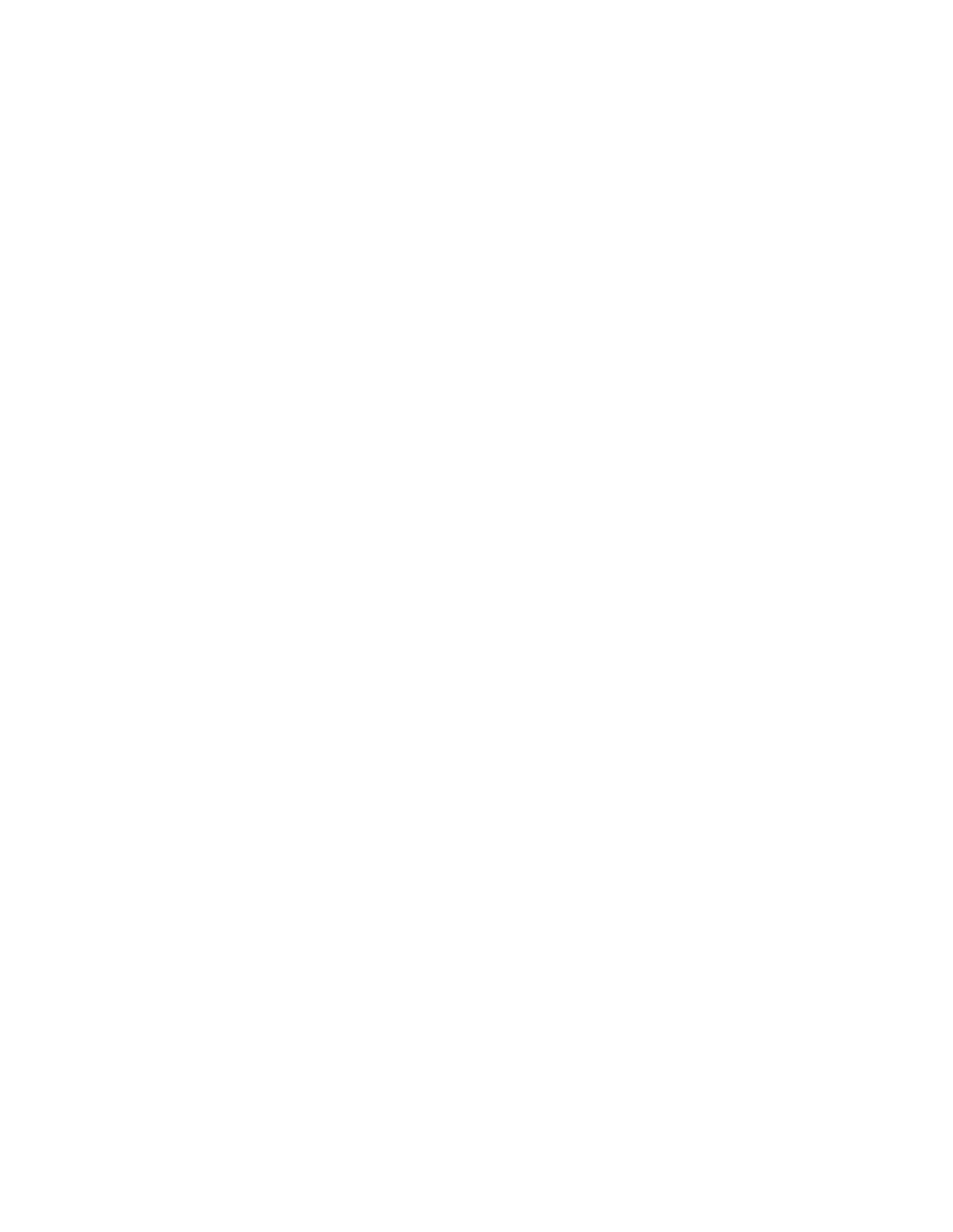# **1. Program Overview**

1.1 *Applicable Rating Standard*. It is mandatory for program Participants to comply with the provisions of the latest editions of ANSI/AHRI/ASHRAE/ISO Standard 13256-1 *Water-source heat pumps - Testing and rating for performance - Part 1: Water-to-Air and brine-to-air heat pumps* and ANSI/AHRI/ASHRAE/ISO Standard 13256-2 *Water-source heat pumps - Testing and rating for performance - Part 2: Water-to-Water and brine-to-water heat pumps* (Standard).

1.2 *Product Definitions*. All terms in this document shall follow the AHRI General Operations Manual and the Standard definitions unless otherwise defined in this section.

1.2.1 *Water-Source Heat Pump (WSHP).* WSHPs may consist of one (1) or more factorymade assemblies that include indoor space conditioning and/or domestic water heating heat exchanger(s), compressor(s), and a liquid-side heat exchanger. When provided in more than one (1) assembly, the separate assemblies are designed to be used together. WSHPs may provide space heating, space cooling, domestic water heating, or a combination of these functions and may also include the functions of liquid circulation, thermal storage, air circulation, air cleaning, dehumidifying or humidifying. There are two (2) classes of WSHPs:

> 1.2.1.1 *Water-to-Air Heat Pump*. A heat pump which consists of one (1) or more factory-made assemblies which normally include an indoor conditioning coil with air-moving means, compressor(s), and refrigerant-to-water or refrigerant-to-brine heat exchanger(s), including means to provide both cooling and heating, cooling-only, or heating-only functions. When such equipment is provided in more than one (1) assembly, the separated assemblies should be designed to be used together. Such equipment may also provide functions of domestic water heating and hydronic space heating, air cleaning, dehumidifying, and humidifying.

> 1.2.1.2 *Water-to-Water Heat Pump.* A heat pump which consists of one (1) or more factory-made assemblies which normally include an indoor-side refrigerant-towater heat exchanger, compressor(s), and an outdoor-side refrigerant-to-water or refrigerant-to-brine heat exchanger(s), including means to indirectly provide both cooling and heating, cooling-only, or heating-only functions. When such equipment is provided in more than one assembly, the separated assemblies should be designed to be used together.

1.2.2 *Water-Source Heat Pump Applications*. WSHPs use circulating liquid as a thermal energy source/sink to provide space conditioning and/or domestic water heating. WSHPs are designed for use in the following applications, with those that utilize the thermal energy of the ground or groundwater classified as geothermal heat pumps.

> 1.2.2.1 *Water-loop Heat Pump Application (WLHP)*. A WSHP using liquid circulating in a common piping loop and functions as a heat source/heat sink. The temperature of the water is usually mechanically controlled within a temperature range of 15°C [59°F] to 40°C [104°F].

> 1.2.2.2 *Ground-loop Heat Pump Application (GLHP)*. A WSHP using a liquid circulating through a subsurface piping loop placed in horizontal trenches, vertical bores, or submerged in a body of surface water. The temperature of the liquid is related to the climatic conditions and may vary from –5°C [23°F] to 40°C [104°F].

> 1.2.2.3 *Ground-water Heat Pump Application (GWHP).* A WSHP using water pumped from a well, body of surface water, or reclaimed water supply. The temperature of the water is related to the climatic conditions and may vary from 5°C [41°F] to 25°C [77°F] for deep wells.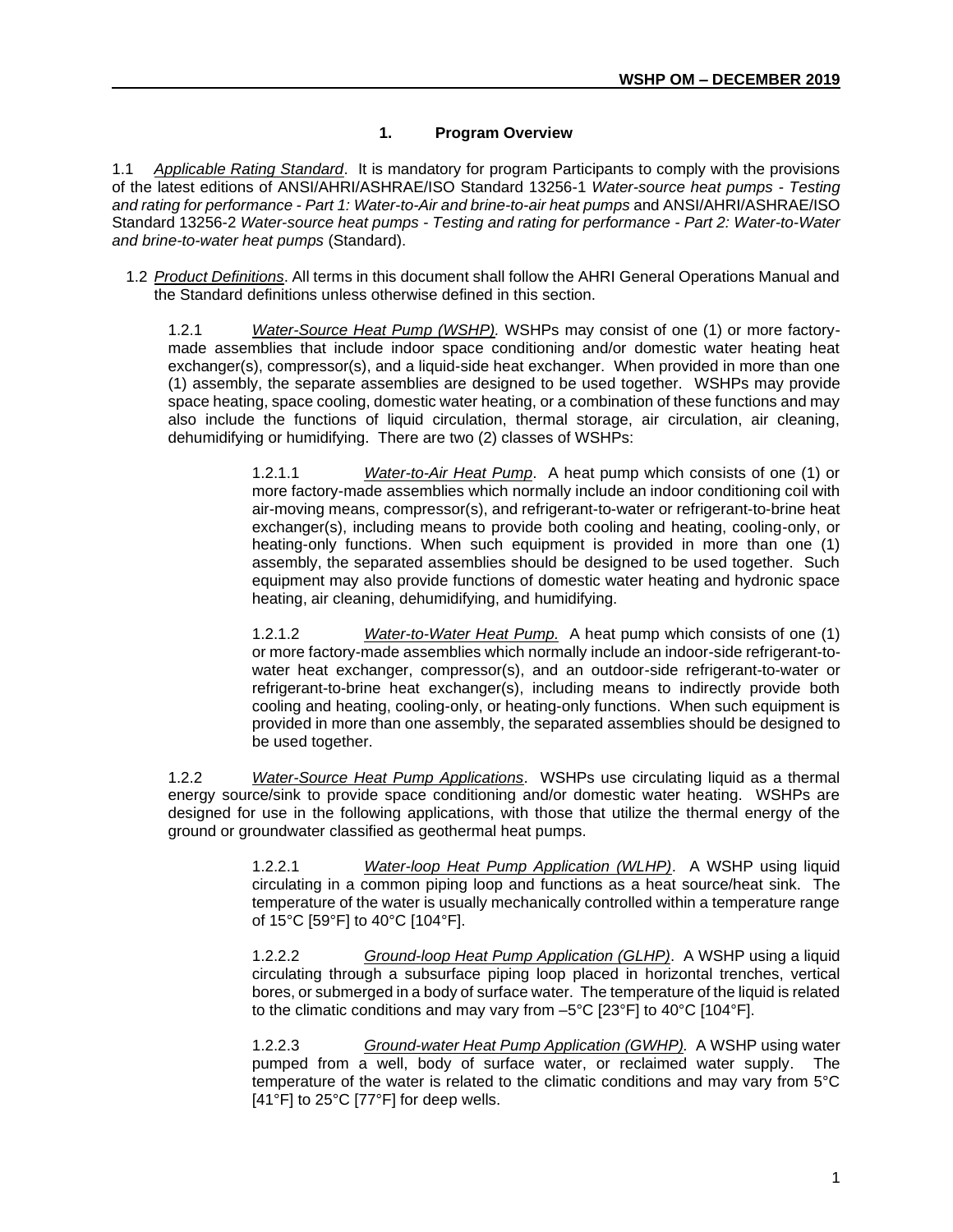1.2.3 *Total Cooling Capacity*. Amount of sensible and latent heat that the equipment can remove from the conditioned space in a defined interval of time, in W [Btu/h], as determined by specified test methods in the Standard.

1.2.4 *Net Total Cooling Capacity*. Total Cooling Capacity with fan power adjustment, in W [Btu/h].

1.2.5 *Heating Capacity*. Amount of heat that the equipment can add to the conditioned space in a defined interval of time, in W [Btu/h], as determined by specified test methods in the Standard.

1.2.6 *Net Heating Capacity*. Heating Capacity with fan power adjustment, in W [Btu/h].

1.2.7 *Rated Voltage*. Voltage shown on the nameplate of the equipment, in V.

1.2.8 *Rated Frequency*. Frequency shown on the nameplate of the equipment, in Hz.

1.2.9 *Energy Efficiency Ratio (EER)*. Ratio of the Net Total Cooling Capacity to the effective power input at any given set of rating conditions, in W/W [Btu/h/W].

1.2.10 *Coefficient of Performance (COP)*. Ratio of the Net Heating Capacity to the effective power input of the equipment at any given set of rating conditions, in W/W [Btu/h/W].

1.2.11 *Standard Air*. Dry air at 20.0°C [68.0°F] and 101.324 kPa [14.696 lb/in<sup>2</sup> ] having a mass density of 1.204 kg/m<sup>3</sup> [0.07516 lb/ft<sup>3</sup>].

1.2.12 *Effective Power Input*. Average electrical power input to the equipment within a defined interval of time, in W; i.e., the sum of:

- power input for operation of the compressor excluding additional electrical heating devices;
- power input of all control and safety devices of the equipment; and
- Proportional power input of the conveying devices for the transport of the heat transfer media through the heat pump only (e.g., fans, pumps, whether internal or external, whether provided with the equipment or not).

1.3 *Program Scope*. This program applies to 50 and 60Hz Production Models of WSHPs , as defined in Section 1.2, rated below 39,500W [135,000 Btu/h] in cooling and 58,600W [200,000 Btu/h] in heating at ISO Standard Rating Conditions.

1.3.1 *Program Scope Exclusions.* The Standard does not apply to the rating and testing of individual assemblies such as condensing units or coils, for separate use.

1.4 *Intended Market*. The Intended Market for this certification program, includes all products defined in Section 1.3 that are sold for use in the U.S. (including U.S. Territories) and Canada.

1.5 *Basic Model Group (BMG)*. A Participant's listings shall be grouped by BMG. A BMG shall consist of a model or models with the same or comparable compressor used with the same or comparable refrigerant-to-liquid heat exchanger. This definition applies to both package units and split systems. A Water-to-Air Heat Pump shall not be in the same BMG as a Water-to-Water Heat Pump.

> 1.5.1 *Optional Subdivision by Indoor Blower Motor Type.* A Participant has the option to further subdivide BMGs by indoor blower motor type.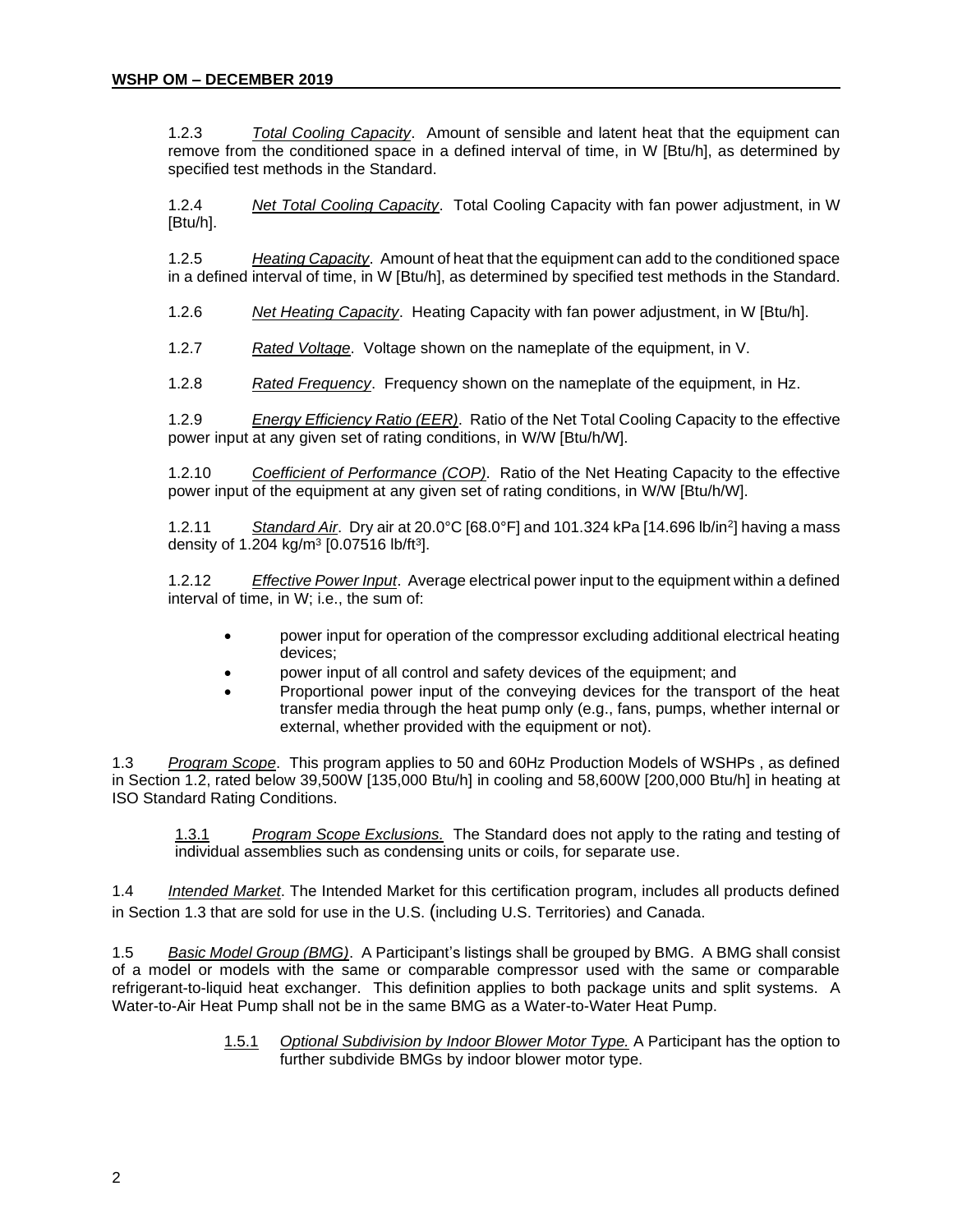# **2. Qualification Process**

2.1 *Original Equipment Manufacturer (OEM) Applicants*. With the additions noted below, the OEM qualification process shall proceed according to the AHRI General Operations Manual, Section 4.

STEP 2.1.1 *Certification Application Package*. In addition to the Application for AHRI Certification, Annual Sales Volume Form, and product-specific ratings and data, noted in the AHRI General Operations Manual, Section 4, STEP 4.1, Applicants shall submit the following documentation to AHRI:

- One test report for each BMG;
- An Applicant requesting AHRI to submit data to CEC, DOE, and NRCan shall submit third-party authorization, compliance forms and other necessary information; and
- Additional information may be needed to meet EPA ENERGY STAR® program requirements.

Electronic forms shall be obtained from AHRI. (available on www.ahrinet.org under the Product-Specific Certification Program).

STEP 2.1.2 *Processing Application Package*.

STEP 2.1.2.1 *Performance Certification Agreement for Original Equipment Manufacturer (OEM Agreement)*. No further action required beyond that listed in Section 4, STEP 4.2 of the AHRI General Operations Manual.

STEP 2.1.2.2 *Participation and Licensing Fee Invoice*. Payment of the Participation and Licensing Fee is due within 30 calendar days of the invoice issue date. Testing shall not be conducted until the invoice is paid in full. No further action required beyond that listed in Section 4, STEP 4.2 of the AHRI General Operations Manual.

#### STEP 2.1.3 *Selection and Acquisition of Test Samples*.

STEP 2.1.3.1 *Number of Qualification Tests*. 30% of an Applicant's total Water-to-Air Heat Pump and Water-to-Water Heat Pump BMGs, shall be tested with a minimum of one (1) model of each type. Fractional numbers shall be rounded to the nearest whole number using traditional rounding methods.

STEP 2.1.3.2 *Acquisition of Qualification Test Samples/Selection Criteria*. Within 30 calendar days of a request from AHRI, the Applicant shall have samples available for selection. Samples shall be acquired in accordance with Section 3 of this manual.

STEP 2.1.4 *Qualification Testing*. AHRI shall supply the Independent Third-party Laboratory Contracted by AHRI (Laboratory) with the Published Ratings. The Laboratory shall conduct the testing of the samples in accordance with the Standard, against the Published Ratings.

> STEP 2.1.4.1 *Operating Tests.* In addition to the Performance Rating tests, all qualification tests shall include one of the following Operating Tests, chosen by AHRI, to be conducted at the end of the performance tests for:

- Maximum Operating Conditions Test;
- Minimum Operating Conditions Test;
- Voltage Tolerance Test; or
- Enclosure Sweat and Condensate Test.

If a first sample test fails any Operating Test, a second sample, shall be tested. If the second sample fails any Operating Test, then that model and BMG shall not be entered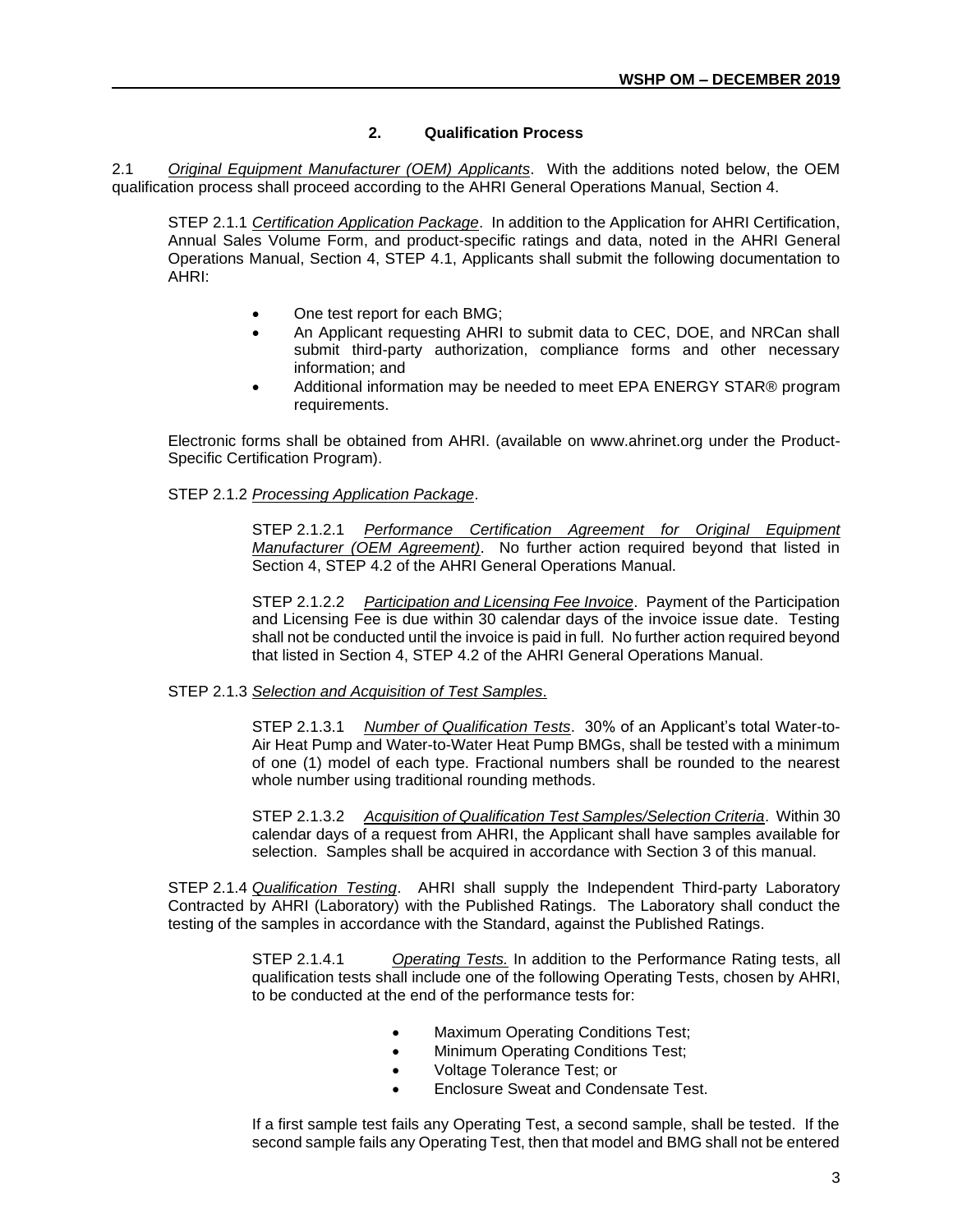into the AHRI Directory of Certified Product Performance (Directory) and the Applicant shall cease production and sale of the failed model and BMG in order to qualify into the certification program. An additional qualification sample shall be selected and tested (if all BMGs have not been tested) to continue the qualification process.

STEP 2.1.4.2 *Successful Completion of All Qualification Tests.* If all qualification tests pass, proceed to STEP 2.1.5.

STEP 2.1.4.3 *First Sample Qualification Test Failure*. Refer to Section 4, STEP 4.4.2 of the AHRI General Operations Manual for details regarding the first sample qualification failure options:

STEP 2.1.4.4 *Second Sample Qualification Test Failure*. Refer to Section 4, STEP 4.4.3 of the AHRI General Operations Manual for details regarding the second sample qualification failure options.

STEP 2.1.5 *Welcome to the Program*. No further action required beyond that listed in Section 4, STEP 4.5 of the AHRI General Operations Manual.

2.2 *Private Brand Marketer* (*PBM) Applicants*. With the additions noted below, the PBM qualification process shall proceed according to the AHRI General Operations Manual, Section 5.

PBM Applicants are not required to undergo qualification testing. PBM product certification is contingent upon the certification of the associated OEM product.

STEP 2.2.1 *Certification Application Package*. In addition to the Application for AHRI Certification Form noted in the AHRI General Operations Manual, Section 5, STEP 5.1, Applicants shall submit the following documentation to AHRI:

- An Applicant requesting AHRI to submit data to CEC, DOE and NRCan shall submit third-party authorization, compliance forms and other necessary information.
- Additional information may be needed to meet EPA ENERGY STAR® program requirements

#### STEP 2.2.2 *Processing Application Package*.

STEP 2.2.2.1 *Performance Certification Agreement for Private Brand Marketer (PBM Agreement)*. No further action required beyond that listed in Section 5, STEP 5.2.1 of the AHRI General Operations Manual.

STEP 2.2.2.2 *OEM Agreement on Behalf of the PBM Applicant*. No further action required beyond that listed in Section 5, STEP 5.2.2 of the AHRI General Operations Manual.

STEP 2.2.2.3 *Licensing Fee Invoice*. Payment of the Licensing Fee is due within 30 calendar days of the invoice issue date.

STEP 2.2.3 *Welcome to the Program*. No further action required beyond that listed in Section 5, STEP 5.3 of the AHRI General Operations Manual.

#### **3. Equipment Selection and Testing**

3.1 *Annual Testing Requirement.* 20% of a Participant's Active Water-to-Air Heat Pump and Water-to-Water Heat Pump BMGs, with a minimum of one (1) model of each type. Fractional numbers shall be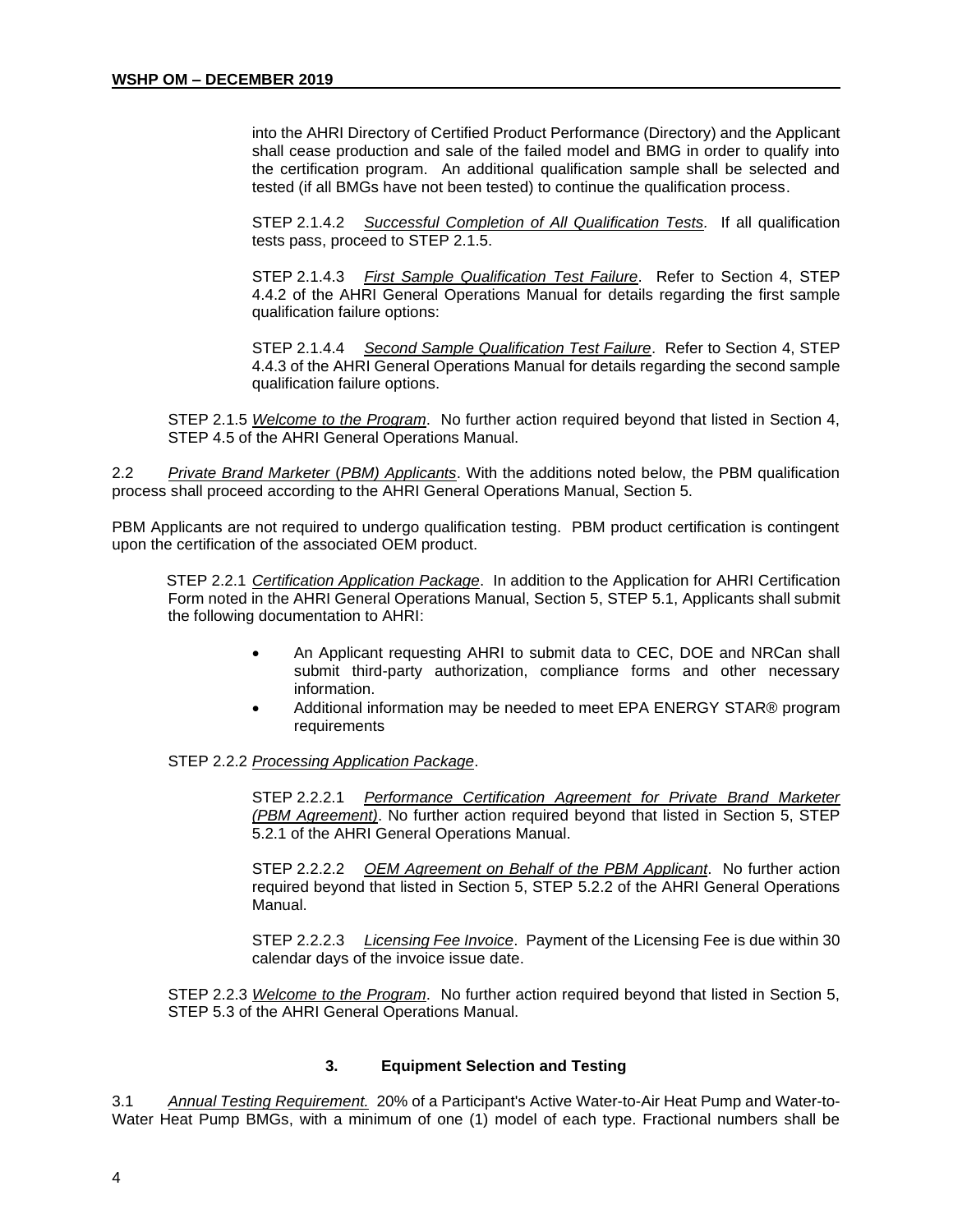rounded to the nearest whole number using traditional rounding methods. Active and Production Stopped models may be selected for testing at AHRI's discretion.

3.2 *Location of Tests*. Testing shall be performed at the Laboratory and the sample shall be installed in the test facility in accordance with the Participant's published installation instructions in printed or electronic format.

3.3 *Selection of Test Samples (Annual Tests).* Prior to the start of the testing year, AHRI shall notify the Participant in writing of the number of tests required for the testing year. AHRI shall establish the start and end dates for each quarter in the test year. All model selections for a program year will be issued prior to the start of the first quarter using data found on the Directory. The selection letter will indicate in which quarter each sample is to be tested. Samples shall arrive at the Laboratory by the start of each quarter.

3.4 *Method of Acquiring Test Samples*. AHRI or the Laboratory personnel shall make a Random Sample Selection or Random Component Selection. Selected samples shall be shipped to the Laboratory accompanied by the Participant's published installation instructions in printed or electronic format. Refer to Section 9 of the AHRI General Operations Manual.

> 3.4.1 *Pretesting.* Pretesting refers to a procedure by which models that have been chosen by AHRI for the test year undergo performance testing to validate ratings prior to arriving at the third-party laboratory. This excludes normal quality checks that are performed on every unit. Once AHRI has chosen the specific model to test, the sample shall not be manipulated in any way by the Participant. Pretesting is specifically prohibited for the selection pool.

3.5 *Sample Acquisition Timeframe (Non-Annual Tests)*. For all tests outside of first sample annual tests, the Participant shall make selected samples available for Random Sample Selection within 60 calendar days or provide serial numbers for Random Component Selection with 14 calendar days of receipt of selection letter by AHRI. The Participant shall deliver the selected samples to the Laboratory within 14 calendar days of Random Sample Selection or within 60 calendar days of Random Component Selection by AHRI or Laboratory personnel. Failure to have second samples or replacement samples available within the given timeframe shall forfeit the Participant's opportunity for further testing and shall be grounds for a program violation.

3.6 *Break-in Operation and Start-up of Test Samples*. A Participant may instruct the Laboratory to operate the equipment for a manufacturer-specified number of "break-in" hours prior to testing. The Participant is required to pay all costs involved.

3.7 *Required Equipment and Test Provisions*. The Laboratory shall give the Participant two (2) or more weeks advanced notification when that Participant's sample is scheduled to be tested. The Laboratory shall give the Participant no less than three (3) calendar days advanced notice prior to the sample's installation into the test room.

The Participant shall provide a complete equipment submittal for each model, which include the following mandatory and suggested information prior to the sample's installation into the test room :

# Mandatory

- Published installation instructions in printed or electronic format.
- Punch List

# **Suggested**

- Highlight pertinent items in the installation manual for testing.
- Photograph of manufacturer's test setup.

3.7.1 *Rating Tolerances*. Cooling Capacity, Heating Capacity, EER in cooling and COP in heating shall be based on data obtained in accordance with the provisions of the Standard. In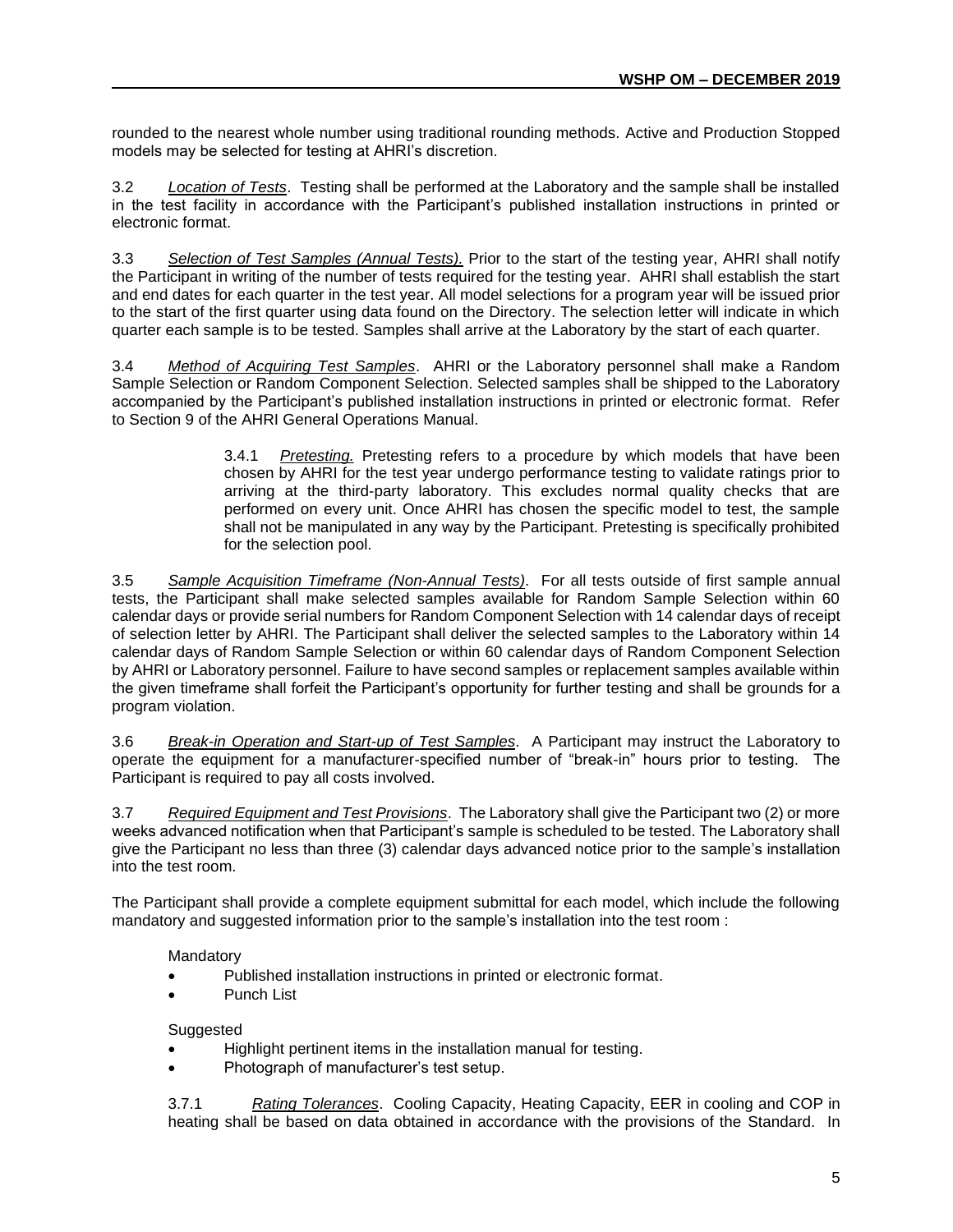order to pass a certification test, measured test results shall not be less than 95% of the certified ratings.

3.7.2 *Airflow and External Static Pressure Requirements for Water-to-Air Tests.* Refer to Appendix B for Airflow and External Static Pressure Requirements.

- 3.8 *Certified Data*. In accordance with the Standard, the following certified ratings are verified by test
	- Full-load Cooling Capacity, W [Btu/h];
	- Full-load Heating Capacity, W [Btu/h];
	- EER, Btu/h/W;
	- COP, Btu/h/W;
	- Part-load Cooling Capacity (if applicable), W [Btu/h];
	- Part-load Heating Capacity (if applicable), W [Btu/h];
	- Part-load EER (if applicable), Btu/h/W; and
	- Part-load COP (if applicable), Btu/h/W.

Certified data at manufacturer's specified Part-load and Full-load shall be verified by test. Capacity ratings below the manufacturer's lowest Part-load value and above the Full-load value shall be considered Application Ratings. A Participant may certify a Full-load Capacity, and up to three (3) Part-load Capacities. For products with Part-load ratings, the highest Part-load Capacity rating in heating or cooling shall be no greater than 85% of the certified Full-load Capacity rating in heating or cooling, respectively.

For models that are capable of operating at more than one (1) Part-load rating point in heating and/or cooling mode, AHRI shall verify the following certified ratings by test:

- Full-load Cooling Capacity;
- Full-load Heating Capacity;
- One random Part-load Cooling point to be selected by AHRI; and
- One random Part-load Heating point to be selected by AHRI.
- 3.9 *Test Failures*.

3.9.1 *Options Following 1st Sample Failure.* When the Participant is notified of a first sample certified rating failure, the Participant has seven (7) calendar days to select one of the following options:

- Re-rate all applications for all models within the failed sample's BMG proportionate to the failed test's results;
- Re-rate only the tested application for all models within the failed sample's BMG proportionate to the failed test's results. If this option is chosen, the resultant Penalty Test required by Section 9.16 of the General Operations Manual may be assigned to another application of the same model;
- Test a second sample of the same model (sample shall be available within 45 calendar days following notification of failure); or
- Obsolete the model, which also obsoletes all models within the corresponding BMG.

3.9.2 *Options Following 2nd Sample Failure*. When the Participant is notified of a secondsample certified rating failure, the Participant has seven (7) calendar days to select one of the following options:

- Re-rate all applications for all models within the failed sample's BMG proportionate to the failed test's results;
- Re-rate only the tested application for all models within the failed sample's BMG proportionate to the failed test's results. If this option is chosen, the resultant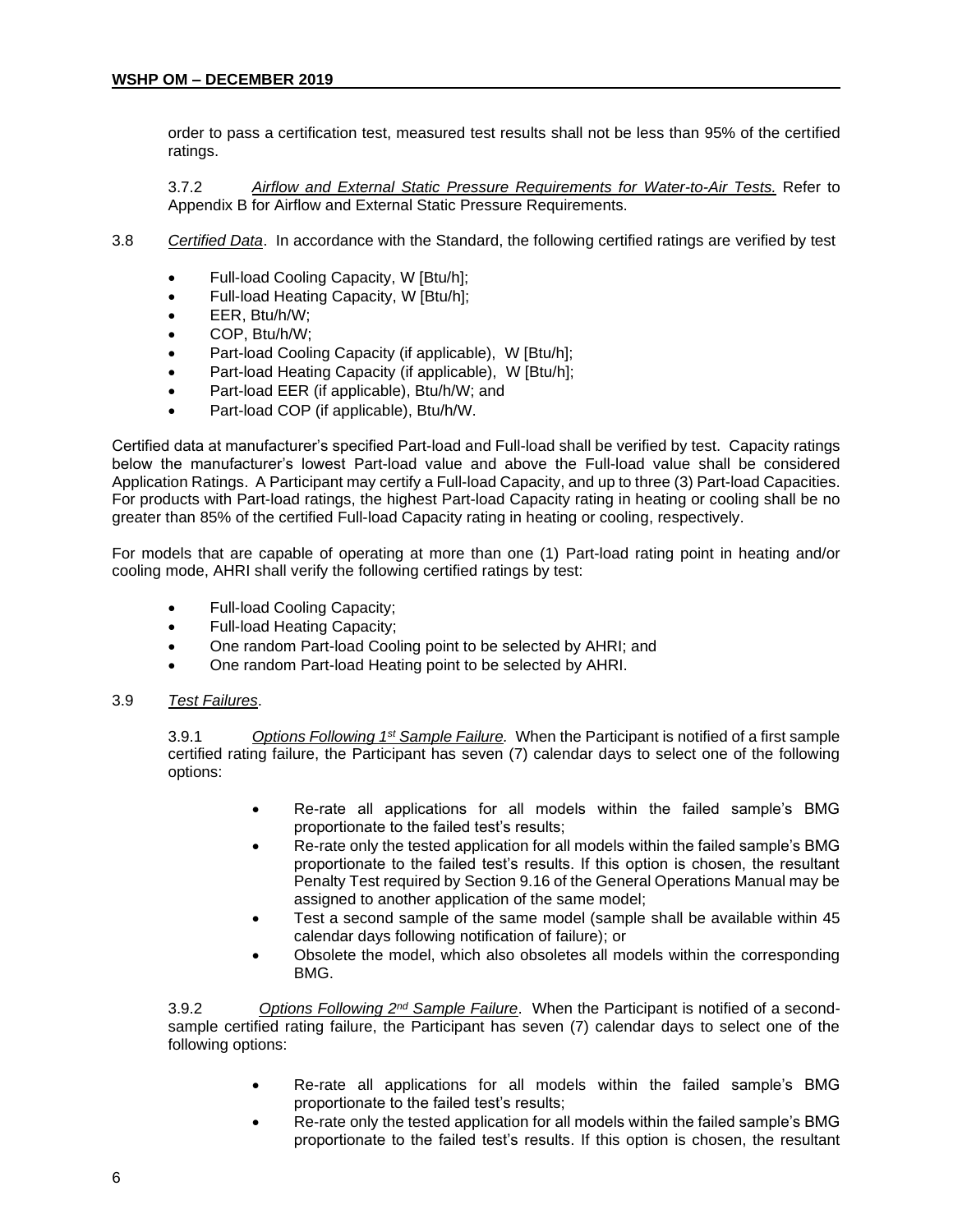Penalty Test required by Section 9.16 of the General Operations Manual may be assigned to another application of the same model; or

• Obsolete the model, which also obsoletes all models within the corresponding BMG.

#### **4. Challenge Tests**

Refer to Section 10 of the AHRI General Operations Manual.

#### **5. AHRI Directory of Certified Product Performance**

All certified products shall be listed in the Directory[, www.ahridirectory.org.](http://www.ahridirectory.org/) Certification shall not be implied nor claimed for any product not listed in the Directory. Except as noted below, the Participant shall follow the steps outlined in Section 11 of the AHRI General Operations Manual.

5.1 *Publication of Ratings in Certified Directory*. The information shown in Table 1 pertaining to each Water-to-Air and Water-to-Water model certified shall be published in the Directory:

5.1.1 *Models with Multiple Options for Indoor Blower Motor*. If a Participant offers both Permanent Split Capacitor (PSC) and Electronically Commutated Motor (ECM) indoor blower versions of a given model, then both PSC and ECM versions shall be listed on the AHRI Directory as separate models with unique AHRI reference numbers. The Participant's marketing literature and software shall not conflict with the certified ratings shown on the AHRI Directory. ECM and PSC versions of the same model may be certified as separate BMGs. Models with ECM-type indoor blowers that operate on a fixed torque setting shall be required to list the torque setting and rated airflow.

5.2 *Data Submittal Sheets*. Each Participant shall list its products by BMG. OEM Participants shall submit/edit product data via the Directory.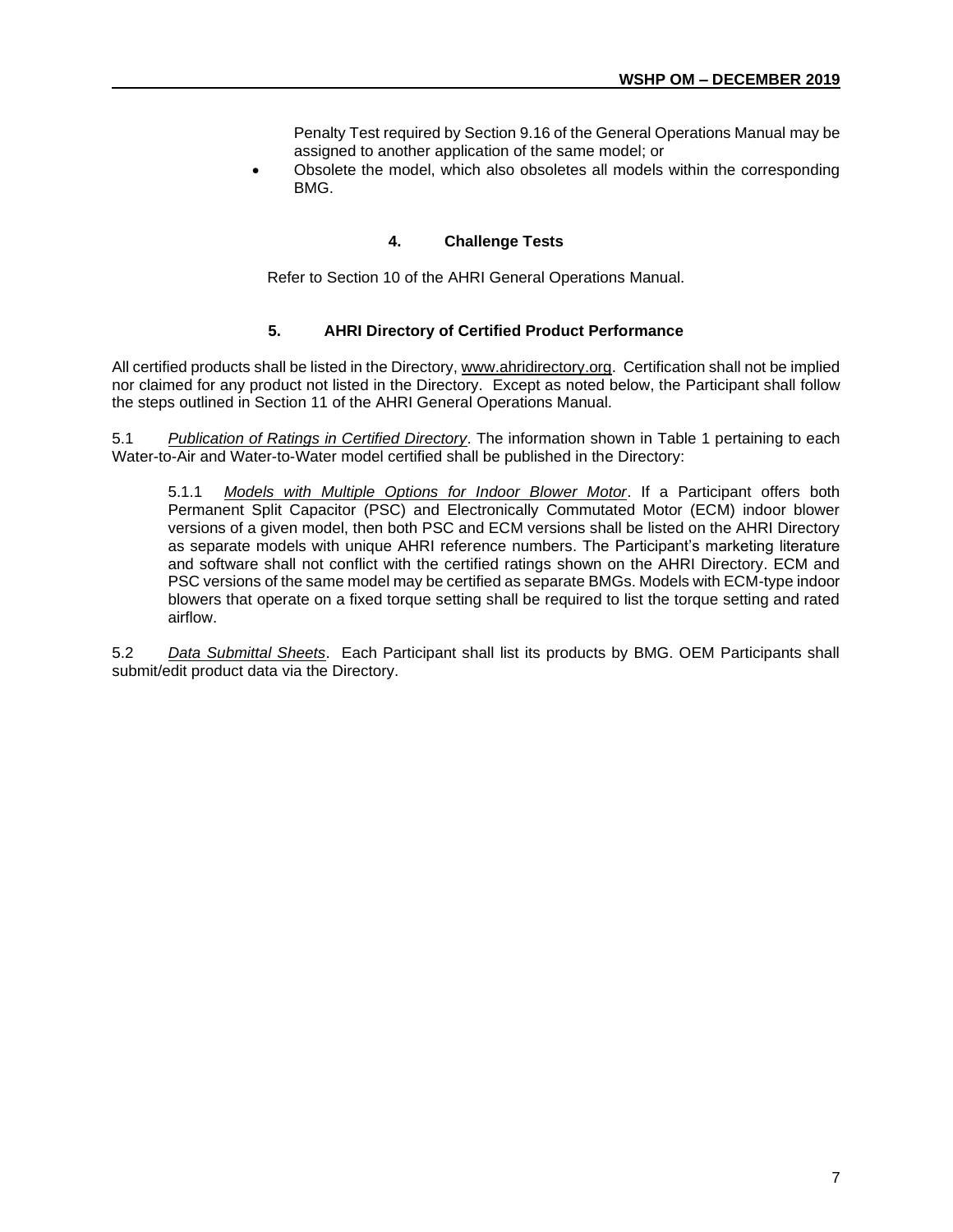| <b>AHRI Certified Reference Number</b>                                                                |                       |  |  |  |
|-------------------------------------------------------------------------------------------------------|-----------------------|--|--|--|
| <b>Model Status</b>                                                                                   |                       |  |  |  |
| <b>Trade/Brand Name</b>                                                                               |                       |  |  |  |
| Manufacturer                                                                                          |                       |  |  |  |
| Model Number                                                                                          |                       |  |  |  |
| Indoor Model Number                                                                                   |                       |  |  |  |
| Frequency (50 or 60 Hz)                                                                               |                       |  |  |  |
| WLHP, GWHP, GLHP                                                                                      |                       |  |  |  |
|                                                                                                       | Capacity (Btu/h)      |  |  |  |
| Full-load Cooling <sup>1</sup>                                                                        | EER (Btu/h/Watt)      |  |  |  |
|                                                                                                       | Fluid Flow Rate (Gpm) |  |  |  |
|                                                                                                       | Capacity (Btu/h)      |  |  |  |
| Full-load Heating <sup>1</sup>                                                                        | COP (Watts/Watt)      |  |  |  |
|                                                                                                       | Fluid Flow Rate (Gpm) |  |  |  |
|                                                                                                       | Capacity (Btu/h)      |  |  |  |
| Part-load Cooling <sup>1,2</sup>                                                                      | EER (Btu/h/Watt)      |  |  |  |
|                                                                                                       | Fluid Flow Rate (Gpm) |  |  |  |
|                                                                                                       | Capacity (Btu/h)      |  |  |  |
| Part-load Heating <sup>1,2</sup>                                                                      | COP (Watts/Watt)      |  |  |  |
|                                                                                                       | Fluid Flow Rate (Gpm) |  |  |  |
| <b>AHRI Type</b>                                                                                      |                       |  |  |  |
| Eligible for Tax Credit                                                                               |                       |  |  |  |
| Notes:<br>1.<br>If applicable                                                                         |                       |  |  |  |
| Participants may list up to three (3) Part-load rating points (Capacities and efficiencies) for<br>2. |                       |  |  |  |
| models with variable capacity.                                                                        |                       |  |  |  |

# **Table 1: Publication of Certified Ratings in the Directory**

# **6. Assessment and Payment of Certification Fees**

Refer to Section 9 and 12 of the AHRI General Operations Manual.

# **7. Issuance of Violations and/or Termination**

Refer to Section 14 of the AHRI General Operations Manual.

# **8. Program Hierarchy, Complaints, and the Appeals Process**

Refer to Section 15 of the AHRI General Operations Manual.

# **9. Proper Use of the AHRI Certification Mark and Claims to Certification**

Except as noted below, the Participant shall follow the steps outlined in Section 8 of the AHRI General Operations Manual.

9.1 *Publication of Non-Certified Ratings (Application Ratings)*. Manufacturer's publications may contain Application Ratings. However, certification can only be implied for products operating at Standard Rating Conditions. Where ratings are included that are outside the scope of the certification program, they shall be accompanied by the following statement: "Ratings outside of the scope of the AHRI WSHP Certification Program."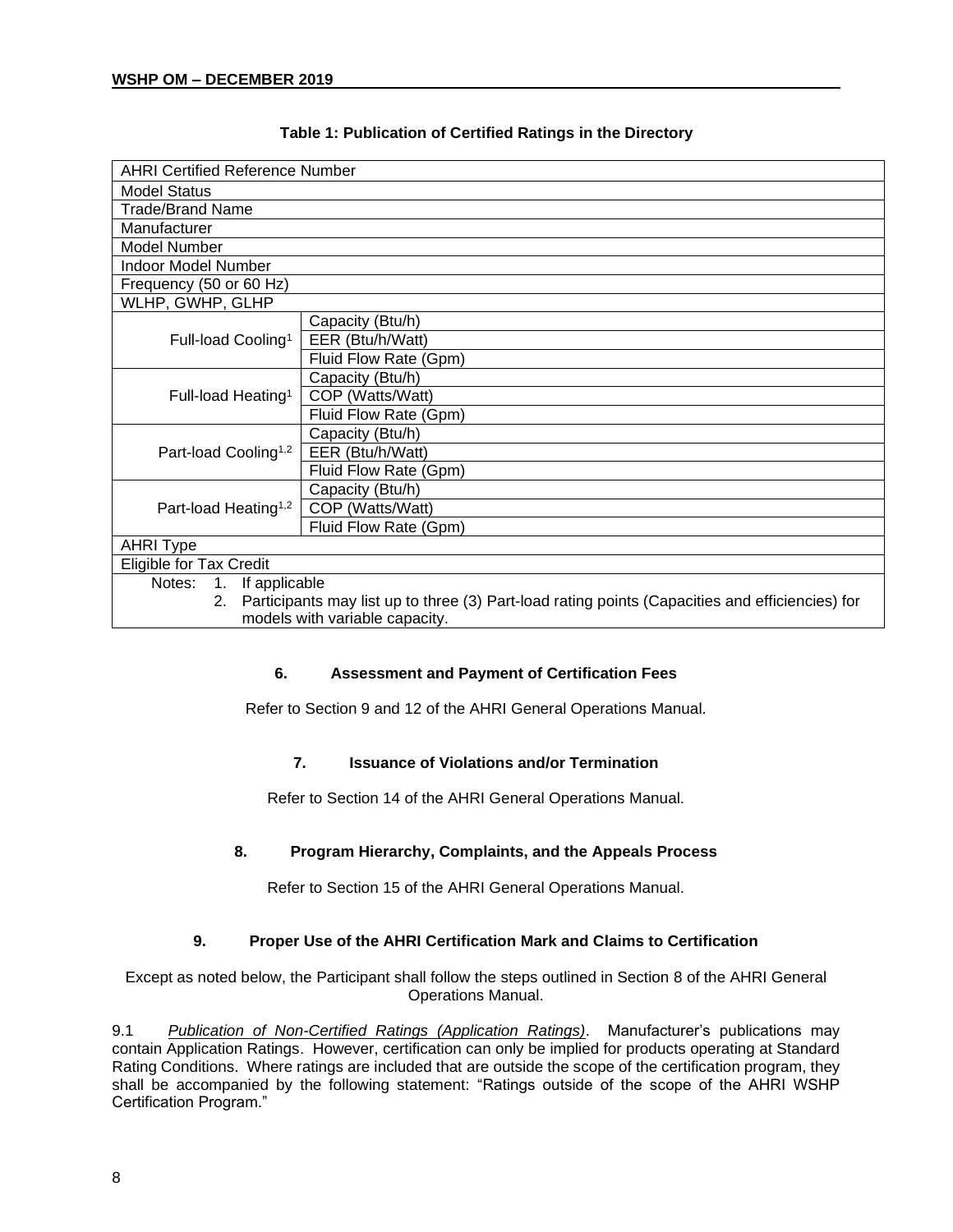9.2 *Part-load Data*. Whenever ratings are shown, both Full-load and Part-load Ratings shall be clearly listed in all published literature.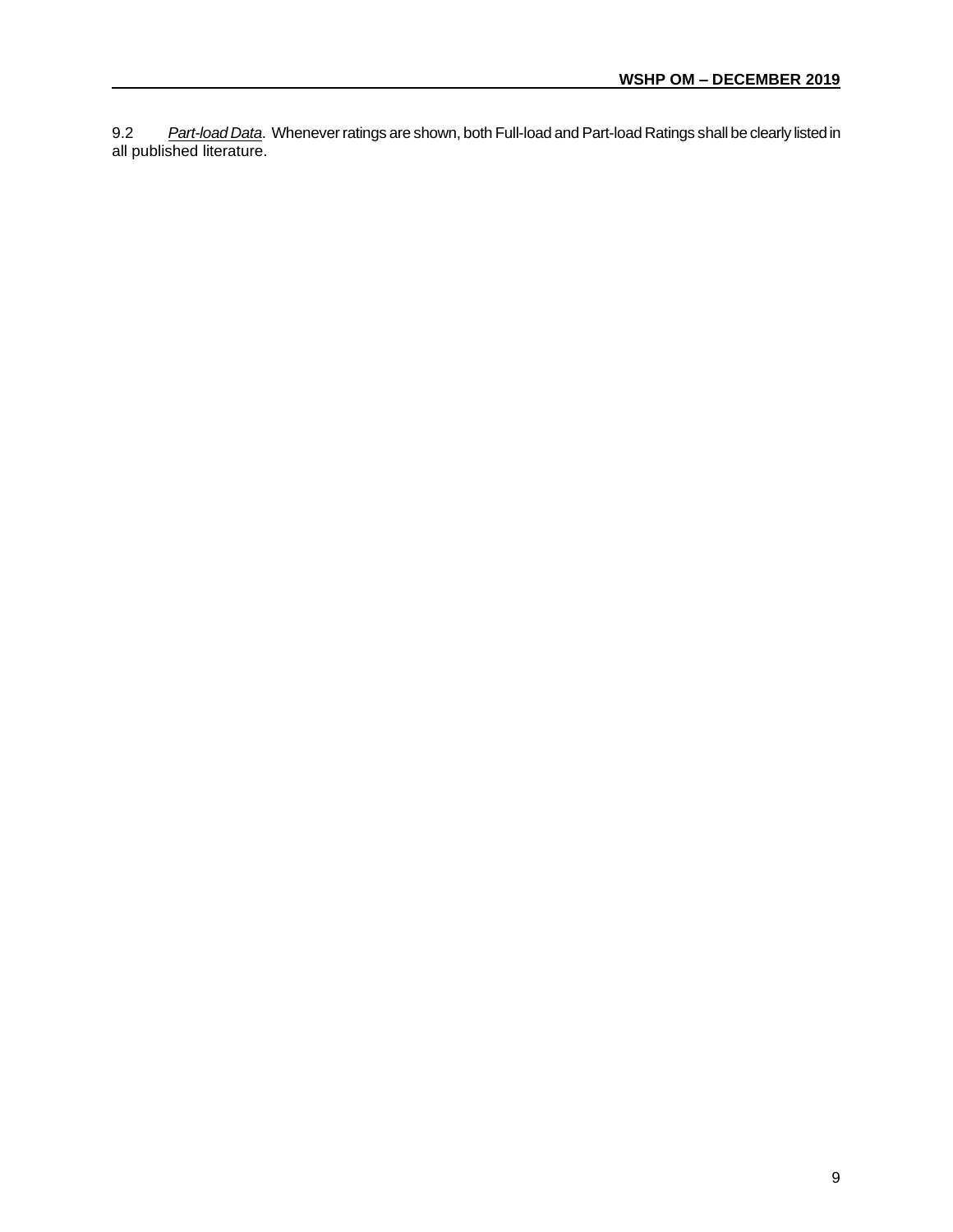#### **APPENDIX A: General Rules and Guidelines for Water-Source Heat Pumps**

**A1** *Setup*. The manufacturer shall specify in their installation instructions any special requirements for the certification test. The Laboratory shall provide, to the manufacturer, a photograph of the test setup included in the test report.

**A2** *Variable-Capacity Units.* The manufacturer shall make a provision for manual test operation on variable-capacity compressor and/or fan products to disable automatic compressor and/or fan speed change algorithms to allow steady-state AHRI certification testing at appropriate certification testing points and capacity levels. If a separate compressor and/or a fan control/component is required, it shall be provided by the Participant to the testing facility prior to the certification testing date. If the product requires a set superheat from an Electronic Expansion Valve, this superheat shall be controlled by the product software and not be controlled manually. The product shall maintain steady-state conditions at the certified point throughout the duration of the data acquisition.

**A3** *Units Having an Integral Liquid Pump.* In their installation instructions and/or in the required WSHP Punch List, the manufacturer can specify two out of the three following parameters on the liquid circuit where there is an integral liquid pump: 1) liquid flow rate (subject to the pertinent requirements in ISO 13256-1/-2 Standards), 2) liquid pump operating percentage, 3) a non-negative external static pressure difference (pressure out, minus pressure in).

**A4** *Water-to-Air Units.* manufacturers must document the external static pressure in the "Full/Part (if applicable) Load External Static Pressure" or "Comments" sections of the AHRI Data Submittal Spreadsheet, and again in the required WSHP Punch List, using Appendix B Section B1 as a guide. For units having bottom air return, the instructions provided by the manufacturer to the Laboratory must clearly illustrate installation that ensures proper return airflow.

**A5** *Fan Power Correction Factor for Water-to-Air Units*. The fan power correction factor as calculated in accordance with the Test Standard shall be limited to no more than three percent (3%) of the sample's tested Capacity at Rating Conditions.

**A6** *Test Liquids*. Test liquids for water-loop and ground-water heat pumps shall be water. The test liquid for ground-loop heat pumps shall be either a 15% solution by mass of sodium chloride in water or a 15% solution by mass of methanol in water. The specific gravity of the methanol in water shall be 0.976 at a solution temperature of 68°F [20°C].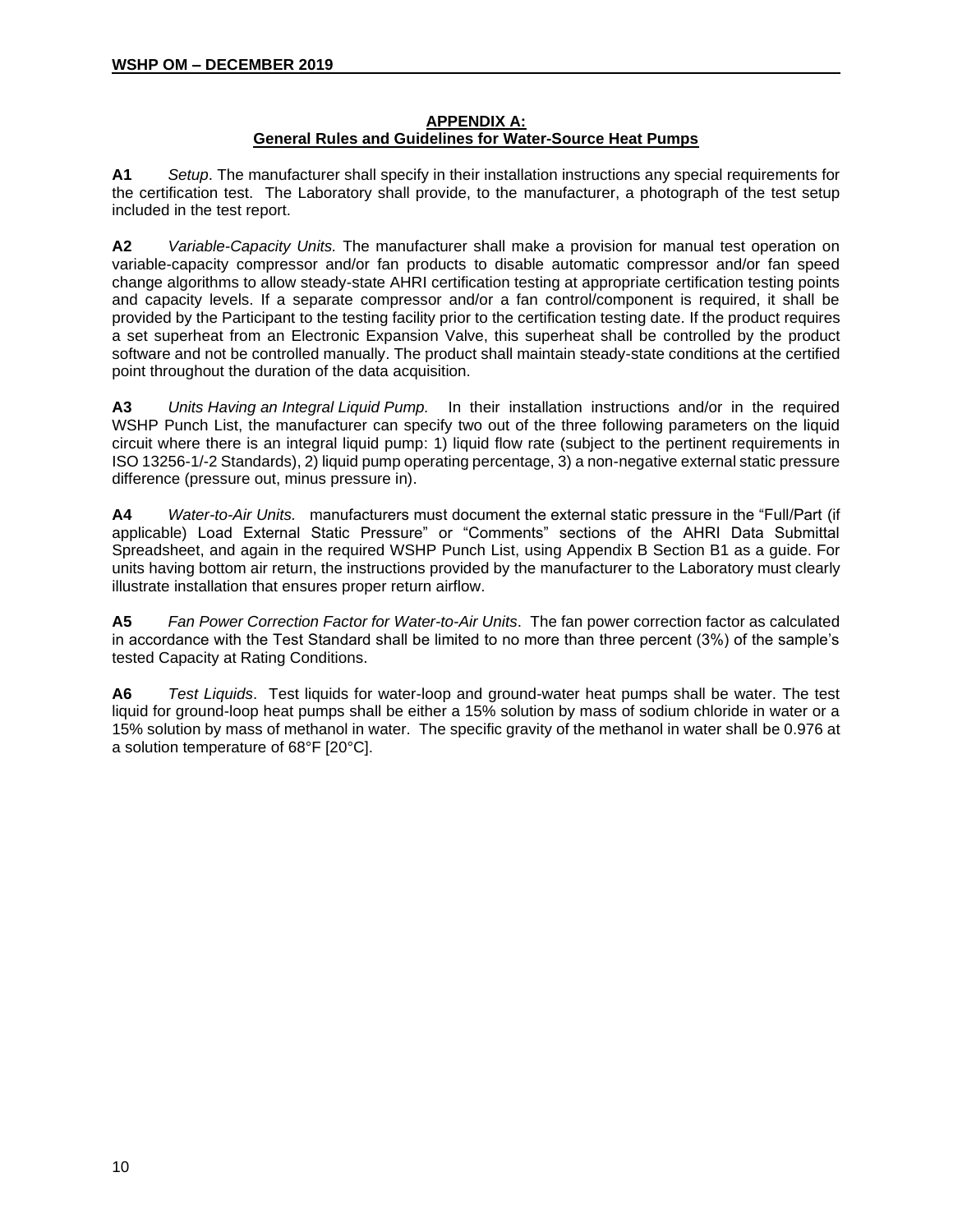#### **Appendix B:**

#### **WSHP Airflow and External Static Pressure (ESP) for Water-to-Air Units**

#### **B1** *Guidelines for specific fan motor types*

#### **B1.1** *Constant Airflow Electronically Commutated Motor (ECM)*

The manufacturer shall provide to the Laboratory all instructions required to install the equipment and reach the rated SCFM. The manufacturer shall also provide test-specific setup instructions on the WSHP Punch List, if applicable to the model. Where instructions on either the Punch List or the manufacturer's instructions conflict with the AHRI Directory, the AHRI Directory shall take precedence. The manufacturer shall provide the following:

- Fan settings required to reach the rated SCFM for all test points.
- ESP (inches H2O) to reach the rated SCFM for all test points.

**B1.1.1** The Laboratory will test ducted units at the specified ESP, and will test non-ducted units at 0.0 ESP. If the SCFM cannot be met within the tolerances provided in Table B1, the Laboratory will contact the manufacturer, per Figure B1.

**B1.1.2** If the Laboratory and manufacturer agree setup is correct and there are no other settings that can adjusted to provide SCFM and ESP within tolerances of Table B1, the laboratory will adjust ESP to obtain stable SCFM. Minimum ESP shall not be below tolerances of Table B2.

**B1.1.3** If the laboratory and participant do not agree on the same settings and/or conditions, then both the participant and the laboratory shall contact AHRI for a final decision.

#### **B1.2** *All Non-Constant Airflow Motor Types.*

The manufacturer shall provide to the Laboratory all instructions required to install the equipment and reach the rated SCFM. The manufacturer shall also provide test-specific setup instructions on the WSHP Punch List, if applicable to the model. Where instructions on either the Punch List or the manufacturer's instructions conflict with the AHRI Directory, the AHRI Directory shall take precedence. The manufacturer shall provide the following:

- Fan settings required to reach the rated SCFM for all test points.
- Rated SCFM for test points.

**B1.2.1** The Laboratory will test ducted units at the rated SCFM (Starting at manufacturers ESP rating if provided), and will test non-ducted units at 0.0 ESP. ESP may be adjusted to meet Rated SCFM within tolerances in Table B1. If the rated SCFM cannot be reached, the Laboratory will contact the manufacturer, per Figure B1.

**B1.2.2** Minimum ESP shall not be below 0.0 ESP

**B1.2.3** If the Laboratory and manufacturer agree setup is correct and there are no other settings that can be adjusted to provide SCFM within the tolerances of Table B1, the laboratory will adjust ESP to 0.0 ESP and run the test.

#### **B2** *SCFM and ESP Test Requirements.*

**B2.1** SCFM and ESP test data readings shall not exceed the tolerances specified in Table B1.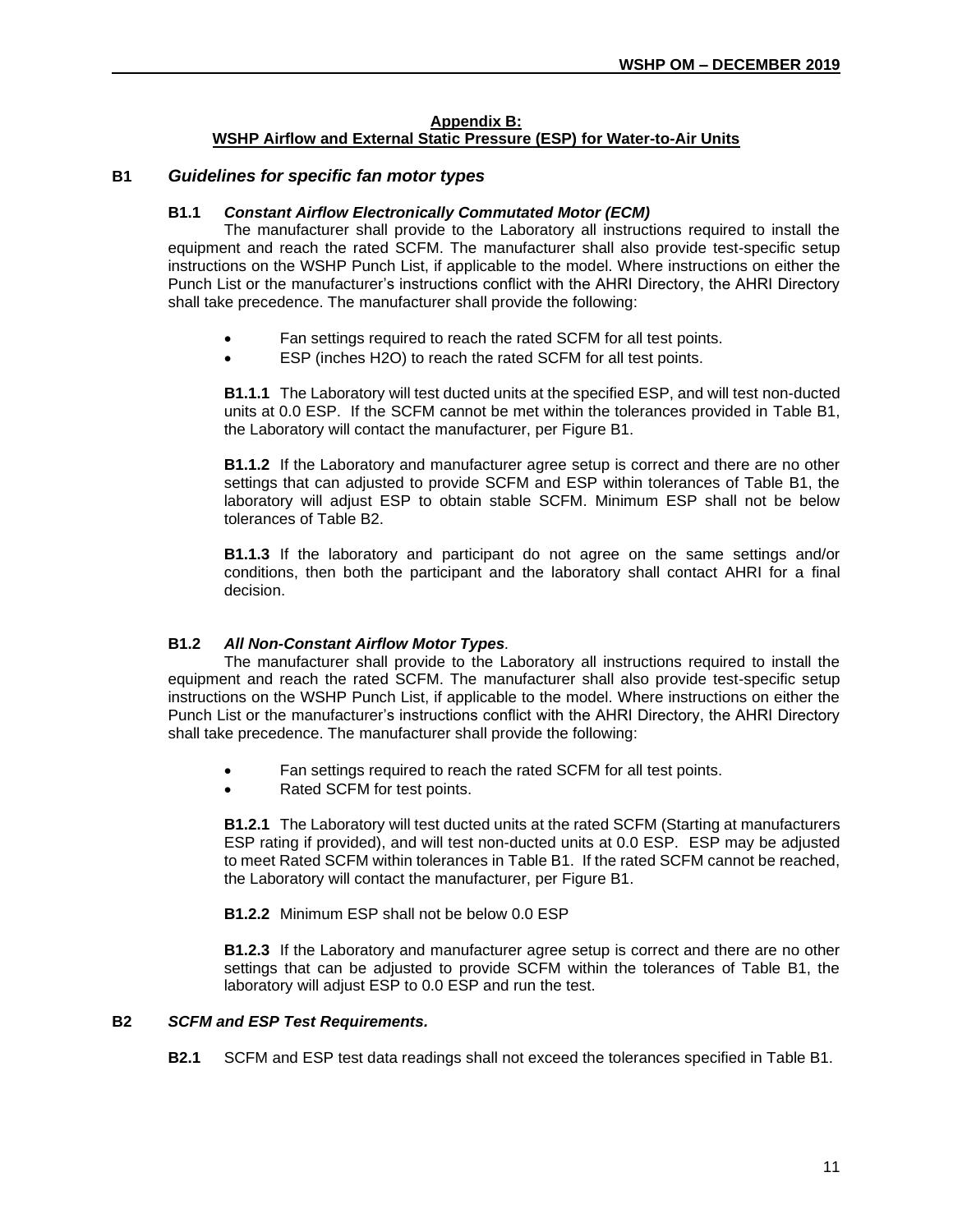$\overline{a}$ 

| <b>Blower Motor Type</b>                                            | <b>Readings</b>         | <b>Maximum variation of</b><br>individual reading<br>from rating or test<br>condition | <b>Maximum variation of</b><br>arithmetical average of<br>individual readings<br>from rating or test<br>condition |  |
|---------------------------------------------------------------------|-------------------------|---------------------------------------------------------------------------------------|-------------------------------------------------------------------------------------------------------------------|--|
| <b>Constant Airflow ECM</b>                                         | Air volume<br>flow rate | ±20%                                                                                  | ±10%                                                                                                              |  |
|                                                                     | <b>ESP</b>              | $±10\%$ or 0.05 in. H <sub>2</sub> O <sup>1</sup>                                     | $\pm 5\%$ or 0.05 in. H <sub>2</sub> O <sup>1</sup>                                                               |  |
| <b>All Other Motor Types</b>                                        | Air volume<br>flow rate | ±10%                                                                                  | ±5%                                                                                                               |  |
|                                                                     | <b>ESP</b>              | $±10\%$ or 0.05 in. H <sub>2</sub> O <sup>1</sup>                                     | $\pm 5\%$ or 0.05 in. H <sub>2</sub> O <sup>1</sup>                                                               |  |
| Notes:<br>The laboratory shall use whichever value is greater<br>1. |                         |                                                                                       |                                                                                                                   |  |

**B2.2** Minimum ESPs for Constant Airflow ECM Ducted samples are shown in Table B2.

| Table B2: Minimum ESP for Constant Airflow ECM Ducted Water-to-Air Test Samples |  |  |  |  |  |  |  |  |
|---------------------------------------------------------------------------------|--|--|--|--|--|--|--|--|
|---------------------------------------------------------------------------------|--|--|--|--|--|--|--|--|

| <b>Rated Capacity**</b><br>(Btu/h x 1000)                                                                  | <b>Minimum ESP for Ducted</b><br>Units<br>(inches $H_2O$ ) |  |  |
|------------------------------------------------------------------------------------------------------------|------------------------------------------------------------|--|--|
| ≤ 28.9                                                                                                     | 0.10                                                       |  |  |
| 29 ≤ capacity ≤ 42.9                                                                                       | 0.15                                                       |  |  |
| $43 \leq$ capacity $\leq 70.9$                                                                             | 0.20                                                       |  |  |
| 71 $\leq$ capacity $\leq$ 105.9                                                                            | 0.25                                                       |  |  |
| 106 $\leq$ capacity $\leq$ 135                                                                             | 0.30                                                       |  |  |
| ** At the respective mode (heating or cooling) and stage<br>of operation (Full or Part-load) being tested. |                                                            |  |  |